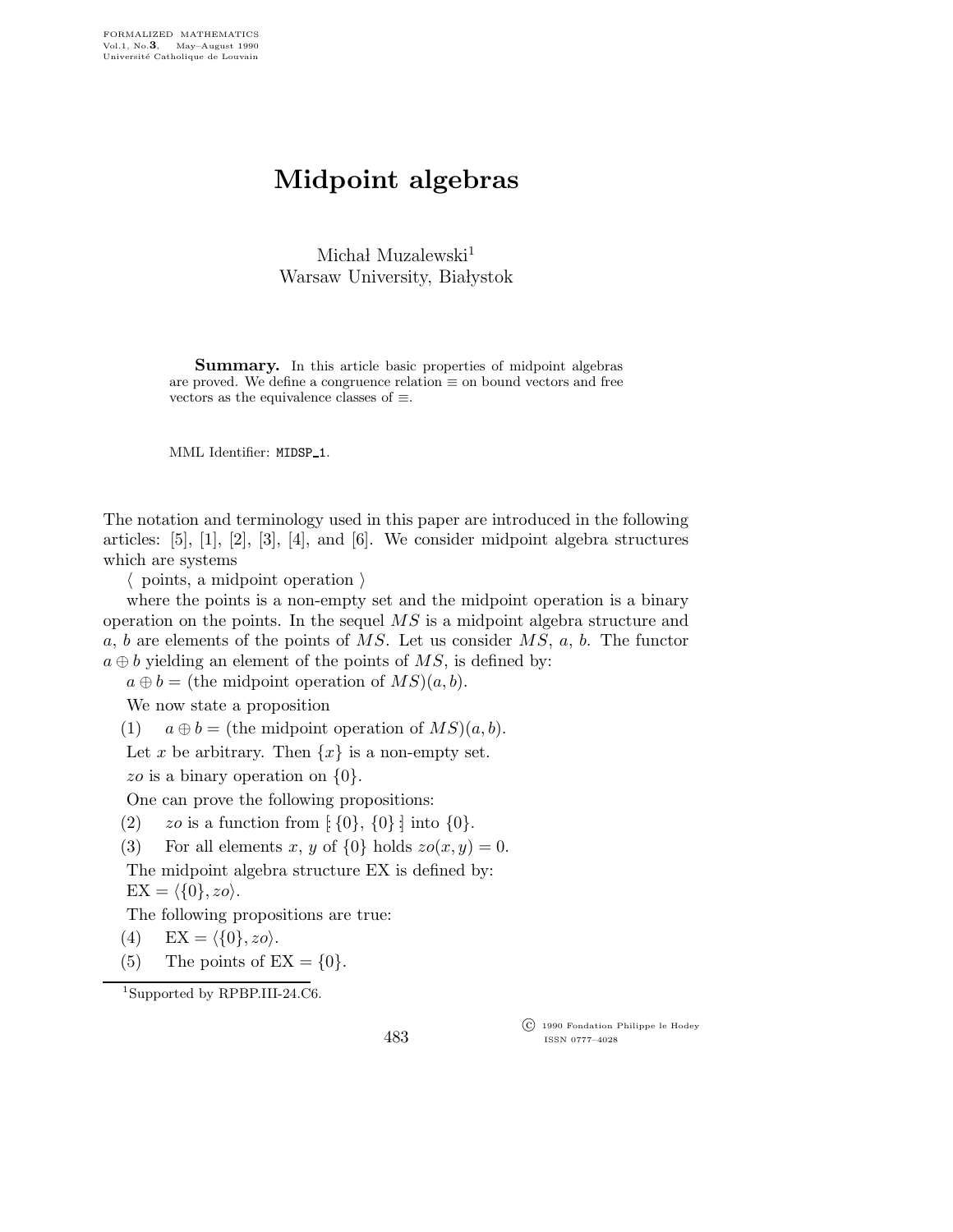- (6) The midpoint operation of  $EX = zo$ .
- (7) For every element a of the points of EX holds  $a = 0$ .
- (8) For all elements a, b of the points of EX holds  $a \oplus b = zo(a, b)$ .
- (9) For all elements a, b of the points of EX holds  $a \oplus b = 0$ .
- (10) For all elements a, b, c, d of the points of EX holds  $a \oplus a = a$  and  $a \oplus b = b \oplus a$  and  $(a \oplus b) \oplus (c \oplus d) = (a \oplus c) \oplus (b \oplus d)$  and there exists an element x of the points of EX such that  $x \oplus a = b$ .

A midpoint algebra structure is called a midpoint algebra if:

for all elements a, b, c, d of the points of it holds  $a \oplus a = a$  and  $a \oplus b = b \oplus a$ and  $(a \oplus b) \oplus (c \oplus d) = (a \oplus c) \oplus (b \oplus d)$  and there exists an element x of the points of it such that  $x \oplus a = b$ .

We follow the rules: M denotes a midpoint algebra and  $a, b, c, d, a', b', c', d',$ x, y, x' denote elements of the points of M. Next we state several propositions:

- $(11)$   $a \oplus a = a$ .
- (12)  $a \oplus b = b \oplus a$ .
- (13)  $(a \oplus b) \oplus (c \oplus d) = (a \oplus c) \oplus (b \oplus d).$
- (14) There exists x such that  $x \oplus a = b$ .
- $(15)$   $(a \oplus b) \oplus c = (a \oplus c) \oplus (b \oplus c).$
- (16)  $a \oplus (b \oplus c) = (a \oplus b) \oplus (a \oplus c).$
- (17) If  $a \oplus b = a$ , then  $a = b$ .
- (18) If  $x \oplus a = x' \oplus a$ , then  $x = x'$ .
- (19) If  $a \oplus x = a \oplus x'$ , then  $x = x'$ .

Let us consider M, a, b, c, d. The predicate  $a, b \equiv c, d$  is defined by:  $a \oplus d = b \oplus c.$ 

The following propositions are true:

- (20)  $a, b \equiv c, d$  if and only if  $a \oplus d = b \oplus c$ .
- $(21)$   $a, a \equiv b, b.$
- (22) If  $a, b \equiv c, d$ , then  $c, d \equiv a, b$ .
- (23) If  $a, a \equiv b, c$ , then  $b = c$ .
- (24) If  $a, b \equiv c, c$ , then  $a = b$ .
- $(25)$   $a, b \equiv a, b.$
- (26) There exists d such that  $a, b \equiv c, d$ .
- (27) If  $a, b \equiv c, d$  and  $a, b \equiv c, d'$ , then  $d = d'$ .
- (28) If  $x, y \equiv a, b$  and  $x, y \equiv c, d$ , then  $a, b \equiv c, d$ .
- (29) If  $a, b \equiv a', b'$  and  $b, c \equiv b', c'$ , then  $a, c \equiv a', c'$ .

In the sequel p, q, r will denote elements of  $\mathfrak{f}$ : the points of M, the points of M : Let us consider M, p. Then  $p_1$  is an element of the points of M.

Let us consider  $M$ ,  $p$ . Then  $p_2$  is an element of the points of  $M$ . Let us consider M, p, q. The predicate  $p \equiv q$  is defined as follows:  $p_1, p_2 \equiv q_1, q_2.$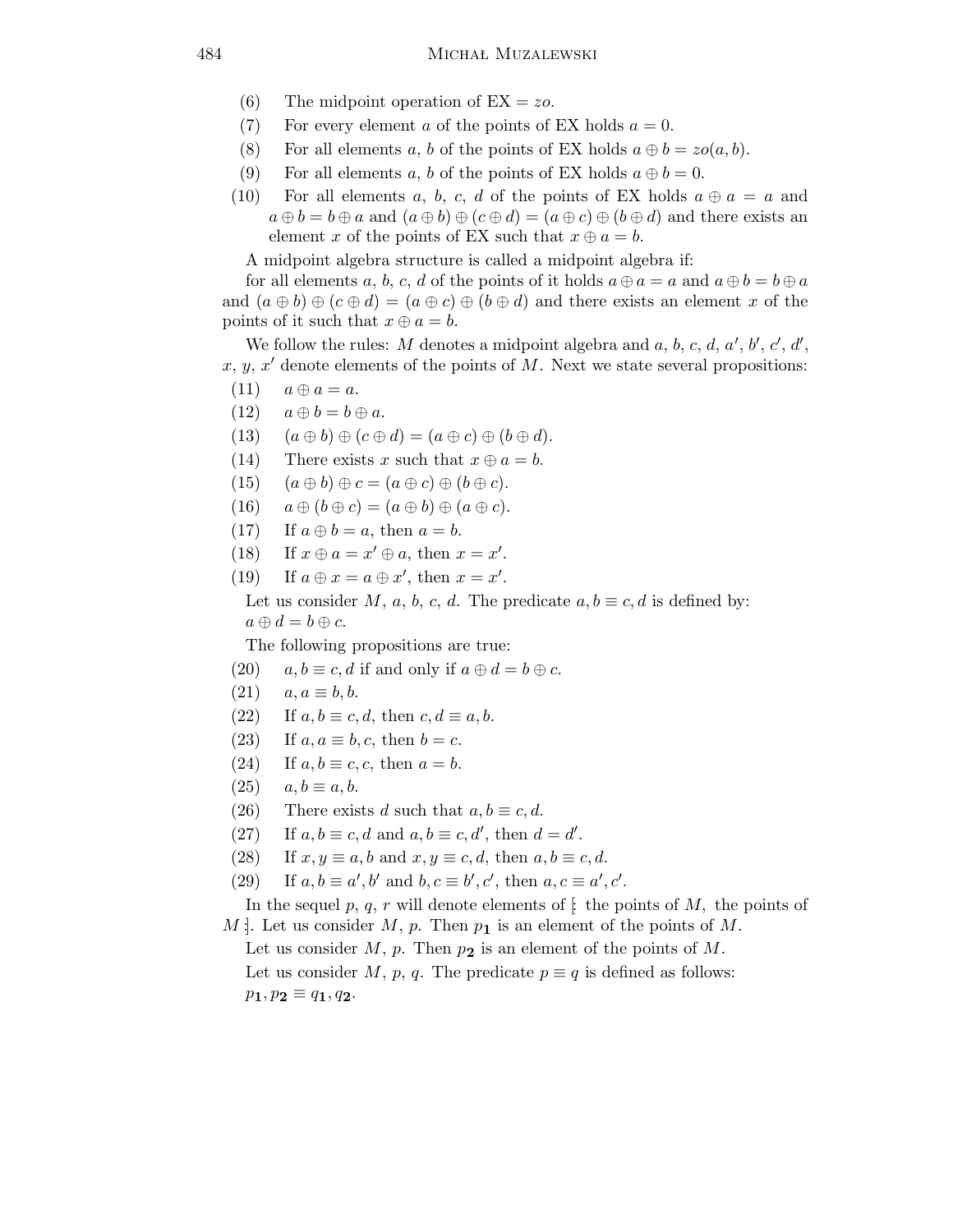One can prove the following proposition

(30)  $p \equiv q$  if and only if  $p_1, p_2 \equiv q_1, q_2$ .

Let us consider M, a, b. Then  $\langle a,b \rangle$  is an element of  $\}$  the points of M, the points of  $M$  :

One can prove the following propositions:

- (31) If  $a, b \equiv c, d$ , then  $\langle a, b \rangle \equiv \langle c, d \rangle$ .
- (32) If  $\langle a,b \rangle \equiv \langle c,d \rangle$ , then  $a,b \equiv c,d$ .
- (33)  $p \equiv p$ .
- (34) If  $p \equiv q$ , then  $q \equiv p$ .
- (35) If  $p \equiv q$  and  $p \equiv r$ , then  $q \equiv r$ .
- (36) If  $p \equiv r$  and  $q \equiv r$ , then  $p \equiv q$ .
- (37) If  $p \equiv q$  and  $q \equiv r$ , then  $p \equiv r$ .
- (38) If  $p \equiv q$ , then  $r \equiv p$  if and only if  $r \equiv q$ .
- (39) For every p holds  $\{q : q \equiv p\}$  is a non-empty subset of  $\}$  the points of M, the points of  $M$ :

Let us consider M, p. The functor  $p^{\sim}$  yields a non-empty subset of [ the points of  $M$ , the points of  $M$  : and is defined as follows:

 $p^{\sim} = \{q : q \equiv p\}.$ 

The following propositions are true:

- (40) For every p holds  $p^{\sim} = \{q : q \equiv p\}$  and  $p^{\sim}$  is a non-empty subset of [: the points of  $M$ , the points of  $M$  :
- (41) For every p holds  $r \in p^{\sim}$  if and only if  $r \equiv p$ .
- (42) If  $p \equiv q$ , then  $p^{\sim} = q^{\sim}$ .
- $(43)$  $\breve{q} = q^{\sim}$ , then  $p \equiv q$ .
- (44) If  $\langle a,b \rangle \rangle = \langle c,d \rangle \rangle$ , then  $a \oplus d = b \oplus c$ .
- (45)  $p \in p^{\sim}$ .

Let us consider M. A non-empty subset of  $\mathfrak{f}$ : the points of M, the points of  $M$  : is said to be a vector of M if:

there exists p such that it  $=p^{\sim}$ .

The following proposition is true

(46) For every non-empty subset X of  $\colon$  the points of M, the points of M : holds X is a vector of M if and only if there exists p such that  $X = p^{\sim}$ .

In the sequel  $u, v, w, w'$  denote vectors of M. The following proposition is true

 $(47)$  $\check{\ }$  is a vector of M.

Let us consider  $M$ ,  $p$ . Then  $p^{\sim}$  is a vector of  $M$ .

We now state a proposition

(48) There exists u such that for every p holds  $p \in u$  if and only if  $p_1 = p_2$ . Let us consider M. The functor  $I_M$  yielding a vector of M, is defined by:  $I_M = \{p : p_1 = p_2\}.$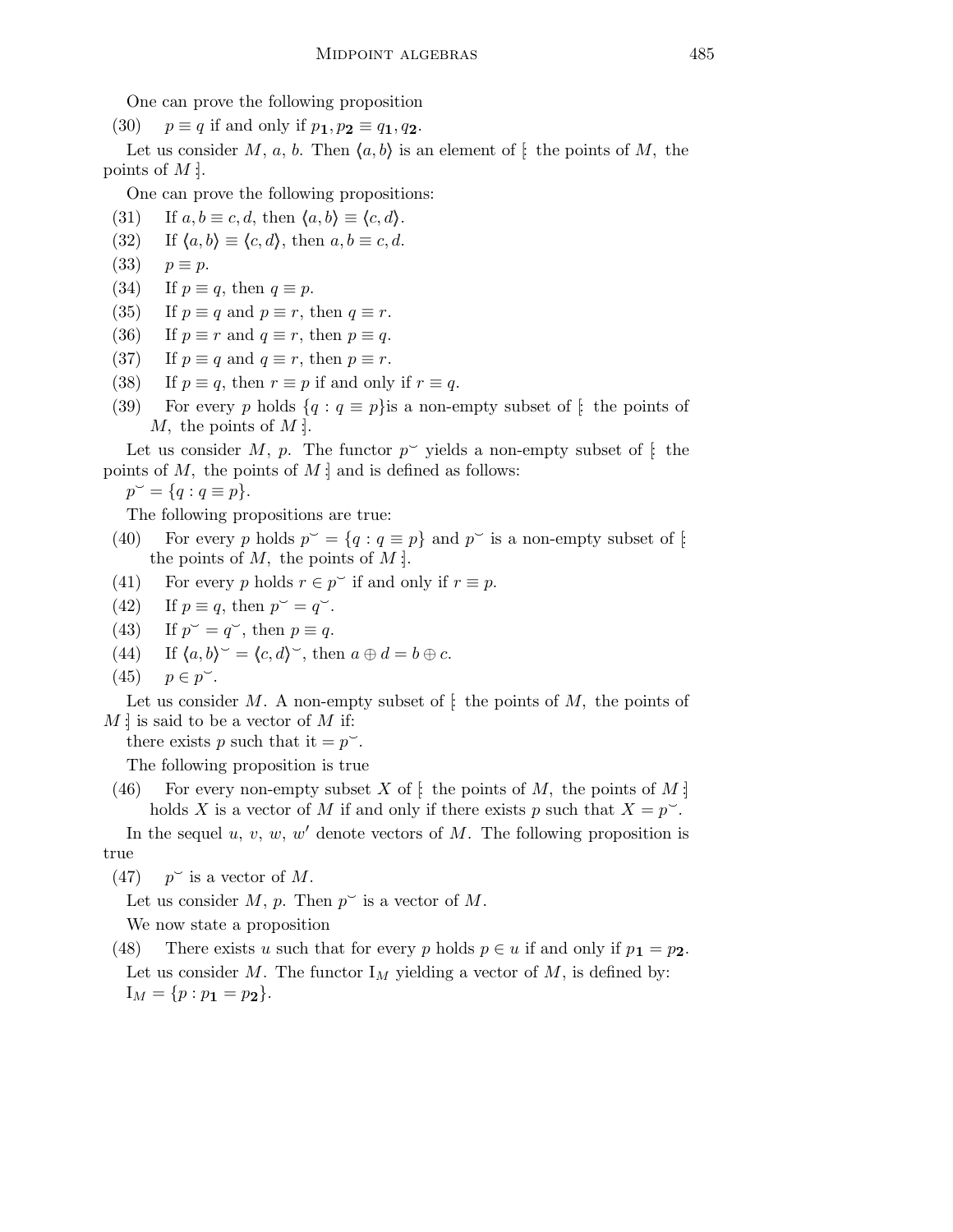Next we state four propositions:

- (49)  $I_M = \{p : p_1 = p_2\}.$
- (50)  $I_M = \langle b, b \rangle^{\sim}$ .
- (51) There exist w, p, q such that  $u = p^{\sim}$  and  $v = q^{\sim}$  and  $p_2 = q_1$  and  $w = \langle p_1, q_2 \rangle^{\sim}.$
- (52) Suppose that
	- (i) there exist p, q such that  $u = p^{\sim}$  and  $v = q^{\sim}$  and  $p_2 = q_1$  and  $w = \langle p_1, q_2 \rangle^{\sim},$
	- (ii) there exist p, q such that  $u = p^{\sim}$  and  $v = q^{\sim}$  and  $p_2 = q_1$  and  $w' = \langle p_1, q_2 \rangle^{\sim}.$ Then  $w = w'$ .

Let us consider  $M, u, v$ . The functor  $u+v$  yields a vector of M and is defined by:

there exist p, q such that  $u = p^{\sim}$  and  $v = q^{\sim}$  and  $p_2 = q_1$  and  $u + v =$  $\langle p_1, q_2 \rangle$ .

We now state a proposition

(53) There exists b such that  $u = \langle a, b \rangle^{\sim}$ .

Let us consider M, a, b. The functor  $\overrightarrow{[a,b]}$  yields a vector of M and is defined by:

$$
\overrightarrow{[a,b]} = \langle a,b \rangle^{\sim}.
$$

Next we state a number of propositions:

- $(54)$   $\overrightarrow{[a,b]} = \langle a,b \rangle^{\sim}.$
- (55) There exists b such that  $u = \overrightarrow{[a,b]}$ .
- (56) If  $\langle a,b \rangle \equiv \langle c,d \rangle$ , then  $\overrightarrow{[a,b]} = \overrightarrow{[c,d]}.$
- (57) If  $\overrightarrow{[a,b]} = \overrightarrow{[c,d]}$ , then  $a \oplus d = b \oplus c$ .

(58) 
$$
\mathbf{I}_M = \overrightarrow{[b,b]}.
$$

- (59) If  $\overrightarrow{[a,b]} = \overrightarrow{[a,c]}$ , then  $b = c$ .
- $(60)$   $\overrightarrow{[a,b]}$  +  $\overrightarrow{[b,c]}$  =  $\overrightarrow{[a,c]}$ .
- (61)  $\langle a, a \oplus b \rangle \equiv \langle a \oplus b, b \rangle.$
- $(62)$   $\boxed{[a, a \oplus b]}$  +  $\boxed{[a, a \oplus b]}$  =  $\boxed{[a, b]}$ .
- (63)  $(u + v) + w = u + (v + w).$
- (64)  $u + I_M = u$ .
- (65) There exists v such that  $u + v = I_M$ .
- (66)  $u + v = v + u$ .
- (67) If  $u + v = u + w$ , then  $v = w$ .

Let us consider M, u. The functor  $-u$  yields a vector of M and is defined by: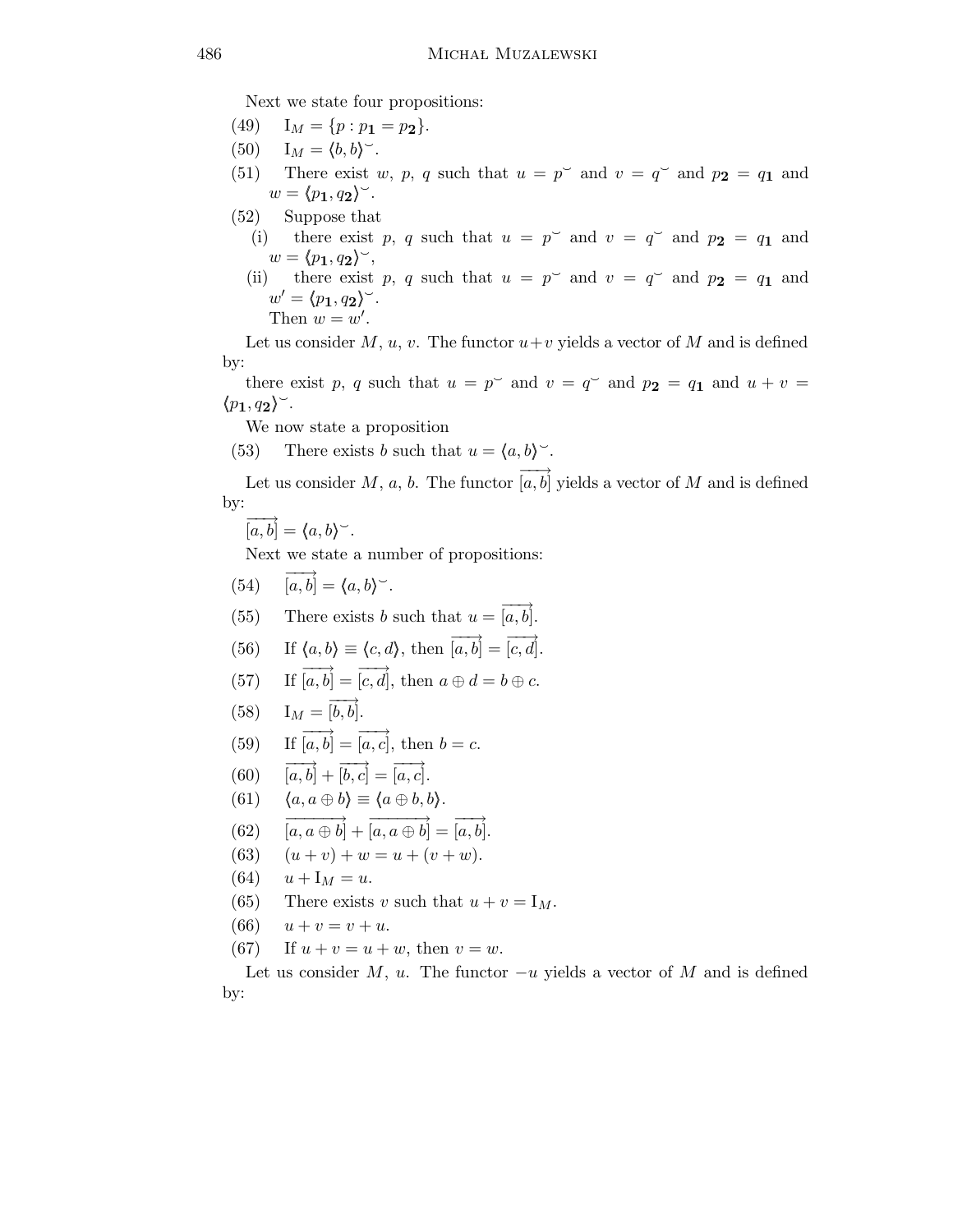$u + (-u) = I_M.$ 

We now state a proposition

(68)  $u + (-u) = I_M$ .

In the sequel X denotes an element of  $2^{\{\text{the points of }M, \text{the points of }M\}}$ . Let us consider  $M$ . The functor setvect  $M$  yields a set and is defined as follows:

setvect  $M = \{X : X$  is a vector of  $M\}.$ 

Next we state a proposition

(69) setvect  $M = \{X : X \text{ is a vector of } M\}.$ 

In the sequel  $x$  is arbitrary. One can prove the following two propositions:

(70) u is an element of  $2^{\{\text{the points of }M, \text{the points of }M\}}$ .

(71) x is a vector of M if and only if  $x \in \text{setvect } M$ .

Let us consider  $M$ . Then setvect  $M$  is a non-empty set.

The following proposition is true

(72) x is a vector of M if and only if x is an element of setvect M.

In the sequel  $u_1, v_1, w_1, W, W_1, W_2, T$  will denote elements of setvect M. Let us consider M,  $u_1, v_1$ . The functor  $u_1 + v_1$  yields an element of setvect M and is defined as follows:

for all u, v such that  $u_1 = u$  and  $v_1 = v$  holds  $u_1 + v_1 = u + v$ .

One can prove the following propositions:

- (73) If  $u_1 = u$  and  $v_1 = v$ , then  $u_1 + v_1 = u + v$ .
- $(74)$   $u_1 + v_1 = v_1 + u_1.$
- (75)  $(u_1 + v_1) + w_1 = u_1 + (v_1 + w_1).$

Let us consider  $M$ . The functor addvect  $M$  yields a binary operation on setvect  $M$  and is defined as follows:

for all  $u_1, v_1$  holds (addvect  $M(u_1, v_1) = u_1 + v_1$ .

The following three propositions are true:

- (76) (addvect  $M(u_1,v_1) = u_1 + v_1$ .
- (77) For every W there exists T such that  $W + T = I_M$ .
- (78) For all W,  $W_1$ ,  $W_2$  such that  $W + W_1 = I_M$  and  $W + W_2 = I_M$  holds  $W_1 = W_2$ .

Let us consider  $M$ . The functor complyeet M yielding a unary operation on setvect  $M$ , is defined by:

for every W holds  $W + (complete M)(W) = I_M$ .

One can prove the following proposition

(79)  $W + (\text{complete } M)(W) = I_M.$ 

Let us consider M. The functor zerovect M yields an element of setvect  $M$ and is defined as follows:

zerovect  $M = I_M$ .

The following proposition is true

(80) zerovect  $M = I_M$ .